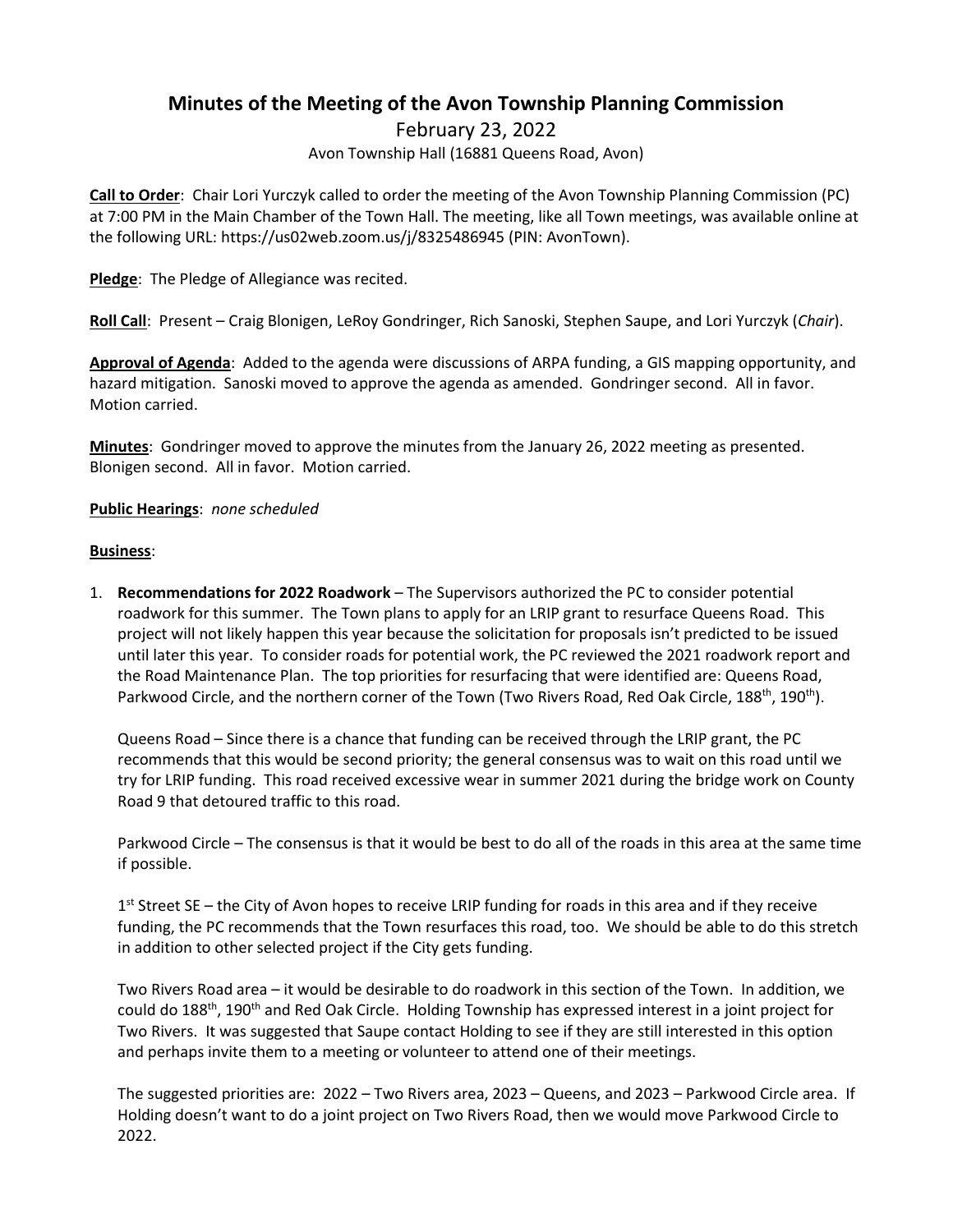- **2. Queens Road LRIP Recruitment** To help support the grant, the Supervisors plan to send those who use the road regularly (*i.e.,* especially residents) a request to sign a letter of support in favor of our grant application. The letter and list of potential residents to receive the letter were both edited. A petition could also be available at the Annual Meeting.
- **3. Town eMail**  there is no discount available from our web provider for 11 accounts. The consensus was that Town officials should use a standard email platform. It would provide a uniform system and would allow easier transitions when there are staff changes. One problem is that the emails don't have names associated with them – for example, one email is currently [sup1@avontownship.org](mailto:sup1@avontownship.org), which is Huston's email but his name is not associated with it. This can be a little confusing, especially once there are multiple emails. It would be good to find an option to include names. Then if the individual leaves the Town, the name would be edited for the new person. Blonigen moved to recommend to the Supervisors to establish Town email accounts from our web provider. Gondringer second. All in favor. Motion carried.
- **4. Fees for Permits in the Joint Powers Area** At the recent meeting of the Joint Planning Board (JPB) there was a request for a Certificate of Compliance. The resident was charged the standard \$25 fee. However, it cost the Town \$150 for the meeting stipends for the two reps who attended. The question was raised whether the fee for permits in the Joint Powers area be increased to cover costs. The general consensus is that it wouldn't be fair to residents in this area to charge a higher fee, especially considering that our MOU dictates that the JPB meet at least one each year.
- **5. Energy Projects** The fee schedule from June 2020 includes a specific fee for wind/solar permits. Unfortunately, the Clerk didn't remember this change and recently undercharged the applicant for a solar garden. Gondringer suggested that we consider hiring a zoning administrator like Nancy Scott to handle these (wind, solar) permits for the Township, or to serve as a consultant. The reason that this suggestion was made is because the process is complex and we could use the assistance. No consensus was reached on this suggestion.
- 6. **Annual Meeting Recommendations**  The PC examined the agenda and documents for the upcoming meeting and suggested edits. Sanoski, Gondringer and Yurczyk will edit and make corrections to the drafts of the Road, Joint Planning Board, and Planning Commission reports, respectively. Gondringer will contact a potential moderator for the meeting.
- 7. **ARPA Funding** The PC discussed the recent recommendations by the *ad hoc* ARPA subcommittee. During the discussion Gondringer brought up the Town's need for a shouldering disk.
- 8. **Mapping Opportunities** a class at St. Ben's/St. John's is offering to do GIS mapping. A student from this class mapped Town signs a few years ago. One potential project suggested by the PC would be to map culverts (including diameters).
- 9. **Hazard Mitigation** The County is seeking to partner with local governments to obtain FEMA grants that would reduce or eliminate potential hazards. Possible hazards include flooding, severe storm damage, hazardous material transport, road clearing (snow), planting living snow fences, and burying powerlines. Items the PC suggested that might be important to the Town include a whole building generator to provide a community center in the event of widespread power outages, storm sirens, and discounted weather radios.
- 10. **Construction Site Permits**  the Town received a notice from Angie Berg, Stearns County Environmental Services, requesting copies of any CSP's issued by the Township in the Joint Powers area. The Clerk